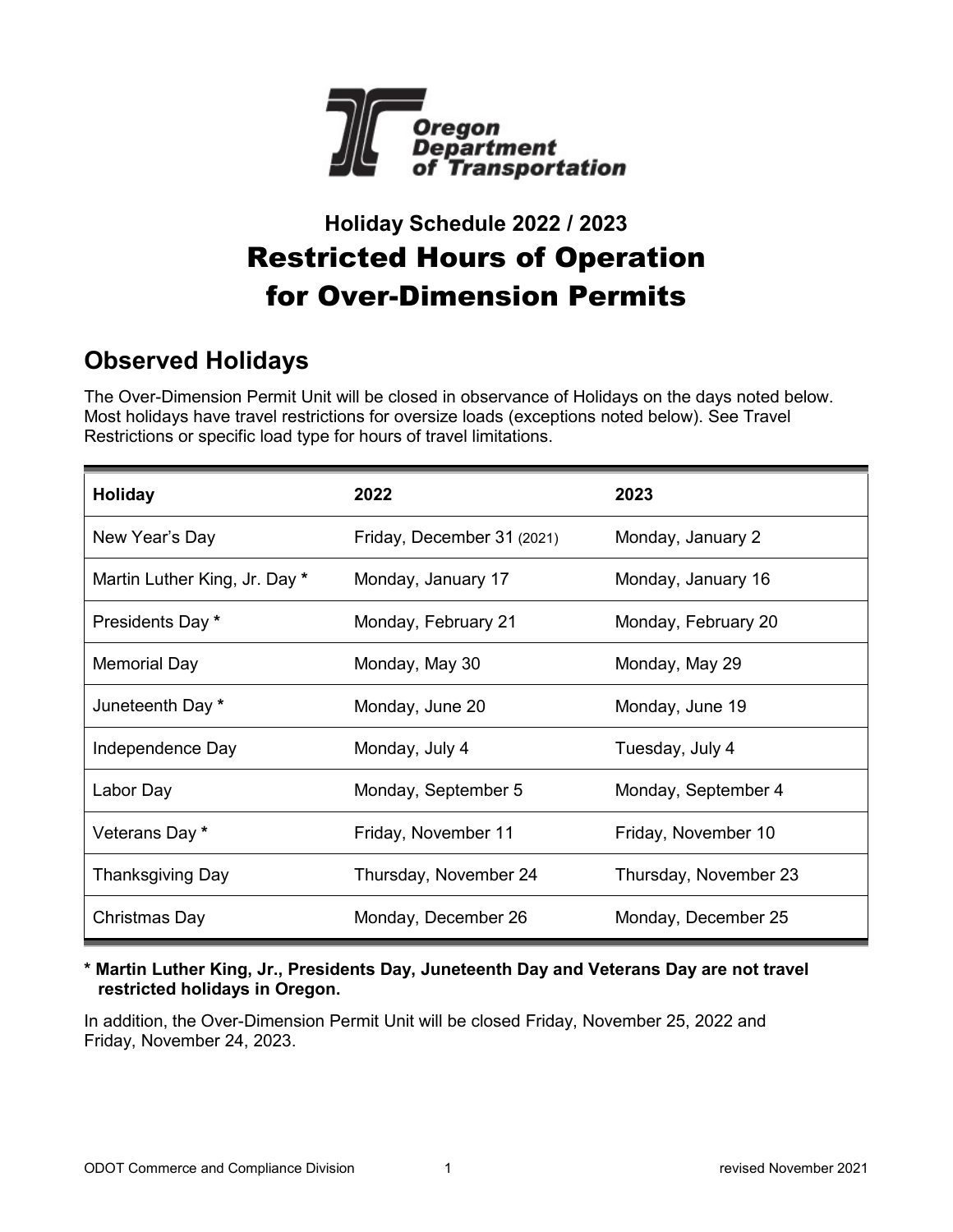## **Travel Restrictions**

**Non-Divisible Loads (Division 82) and Mobile Homes / Modular Units (Division 75)** – Subject to Attachment H. Travel during Hours of Darkness (½ hour after sunset to ½ before sunrise) still applies:

- When observed holiday falls on Monday  $-12$  p.m./Noon Friday until  $\frac{1}{2}$  hour before sunrise' Tuesday morning.
	- o **Exceptions:**
		- Travel between 12:01 a.m. Saturday to 12 p.m./Midnight Sunday, allowed up to 14 feet wide on certain routes.
		- Travel between 12:01 a.m. Tuesday to 'half-hour before sunrise' Tuesday morning allowed on certain routes.
- When observed holiday falls on Friday 12 p.m./Noon Thursday until 'half-hour before sunrise' Monday morning.
	- o **Exceptions:**
		- Travel between 12:01 a.m. Friday to 12 p.m./Midnight Saturday allowed up to 14 feet wide on certain routes
		- Travel between 12:01 a.m. Monday to 'half-hour before sunrise' Monday morning allowed on certain routes
- When observed holiday falls on any other day of the week 12 p.m./Noon on the day preceding the holiday until 'half-hour before sunrise' on the day after.
- 12 p.m./Noon on Wednesday preceding Thanksgiving until 'half-hour before sunrise' Monday morning following Thanksgiving.
	- o **Exceptions:**
		- Travel allowed between 12:01 a.m. Thursday to 12 p.m./Midnight Saturday on certain routes
		- Travel allowed between 12:01 a.m. Monday to 'half-hour before sunrise' Monday morning on certain routes
- Regular movement (not during Holiday) for non-divisible loads allowed during Hours of Darkness up to 12 feet wide on interstates and up to 10 feet wide on other green routes listed on Map 2.
- Regular movement for Mobile Modular Units (not during Holiday) allowed during hours of darkness up to 10 feet wide only on interstates only.
- See Attachment H for Summertime Weekend Daylight Hours and travel restrictions through Portland, Salem, Eugene, Grants Pass and Medford.

**Triples (Division 74)** – May operate 24-hour, seven-day week basis with following exceptions:

- When observed holiday falls on Monday 4 p.m. Friday until 'sunrise' Tuesday morning.
- When observed holiday falls on Friday 4 p.m. Thursday until 'sunrise' Monday morning.
- When observed holiday falls on any other day of the week  $-4$  p.m. on the day preceding the holiday until 12:01 a.m. on the day after (unless otherwise restricted).
- 12 p.m./Noon on Wednesday preceding Thanksgiving until 'sunrise' Monday following Thanksgiving.
- When route prohibits movement on weekends, regular movement (not during Holiday) not allowed from 5 p.m. Friday until 10 p.m. Sunday.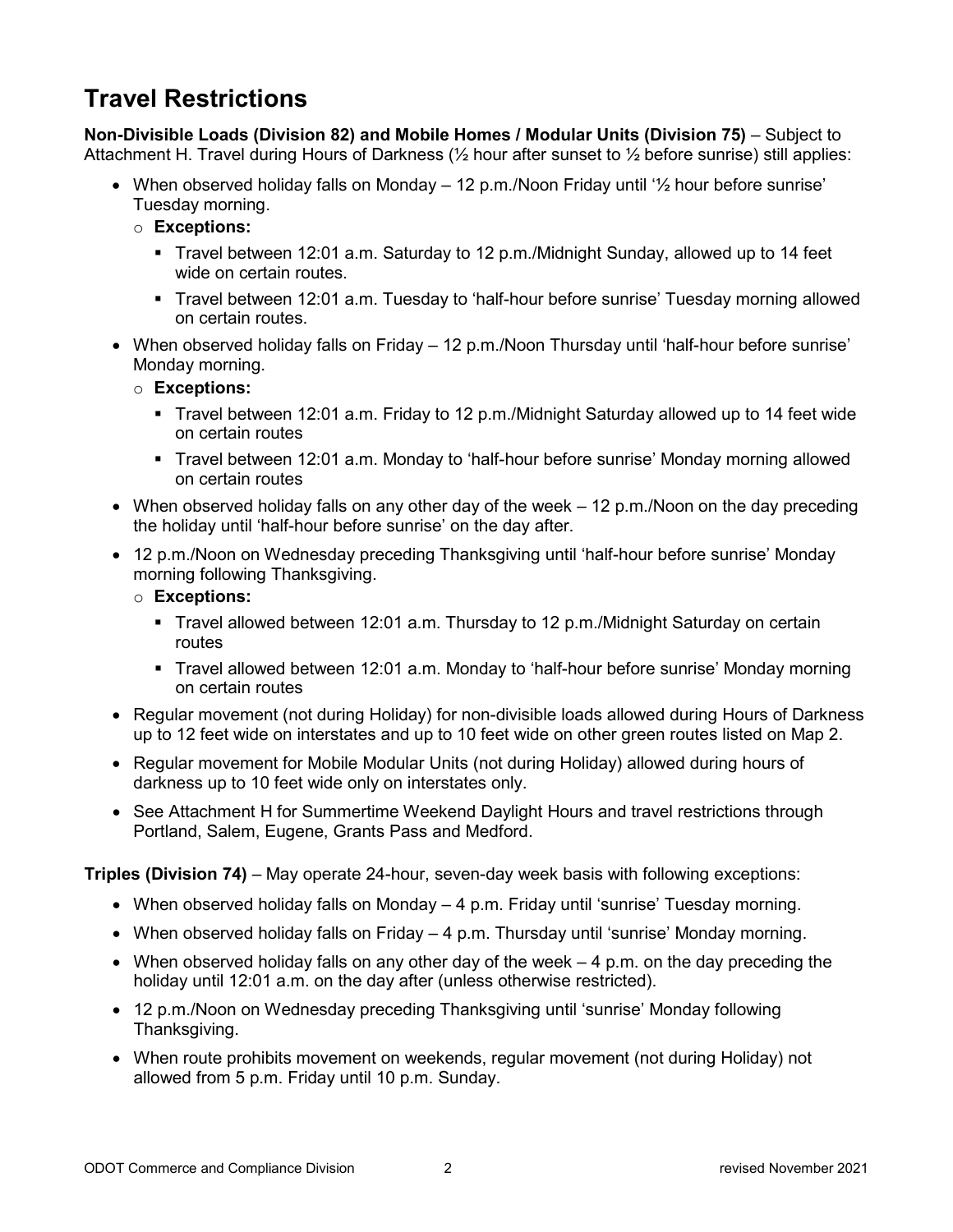**Long Logs / Poles / Piling (Division 78)** – May operate 24-hour, seven day week basis (see Attachment 17 for specific dimensions and routes), however when combination exceeds 105 feet long, the following Holiday travel exceptions apply:

- 2 p.m. on the business day preceding the observed holiday through 'sunrise' the next business day.
- 12 p.m./Noon on Wednesday preceding Thanksgiving until 'sunrise' Monday following Thanksgiving.
- Regular movement (not during Holiday) not allowed during daylight hours Saturday 'afternoons' and Sunday (all day) after Memorial Day and before Labor Day.

**Towed Disabled Vehicle(s) (Division 76)** – Unless the movement is the initial emergency removal of a disabled unit from the highway or the direction of a peace officer or operating on a variance permit issued prior to the emergency, if width exceeds 8'6" or if towing a combination of vehicles, movement not allowed during restrictions:

- 2 p.m. on the business day preceding the holiday through 'half-hour before sunrise' the day after.
- 12 p.m./Noon on Wednesday preceding Thanksgiving until 'half-hour before sunrise' Monday following Thanksgiving.
- Regular movement (not during Holiday) not allowed Saturday afternoons and Sundays after Memorial Day and before Labor Day.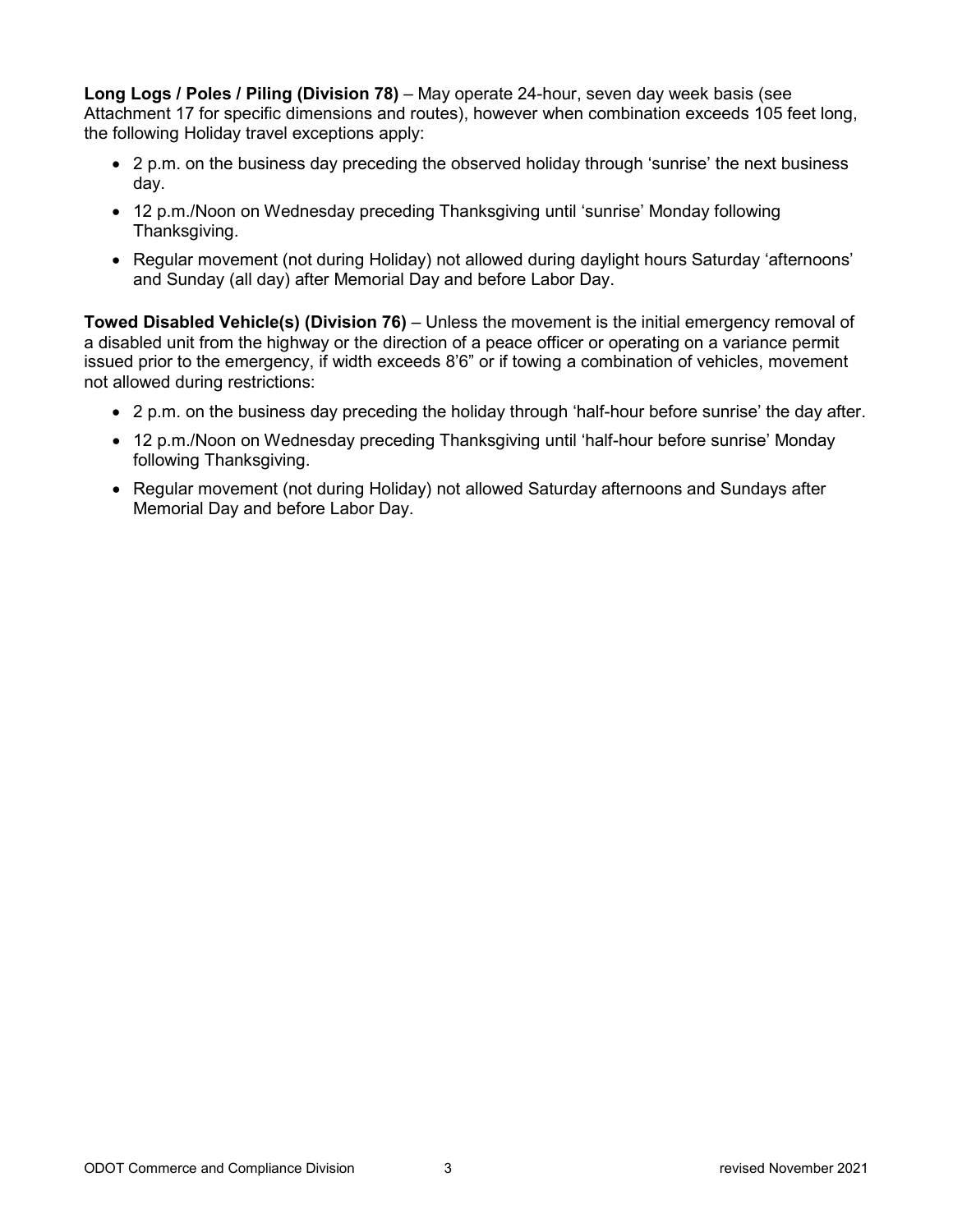### **2022 Schedule**

| Holiday 2022            | Division 82 and 75 *<br><b>Non-Divisible</b><br><b>Loads and</b><br>Mobile / Modular         | <b>Division 74</b><br><b>Triples</b>                              | <b>Division 78</b><br>Long Logs / Poles /<br>and Piling          | <b>Division 76</b><br>Tow Trucks /<br><b>Towed Units</b>                               |
|-------------------------|----------------------------------------------------------------------------------------------|-------------------------------------------------------------------|------------------------------------------------------------------|----------------------------------------------------------------------------------------|
| New Year's Day          | 12 noon Thursday,<br>Dec. 30 until half-<br>hour before sunrise<br>Monday, Jan. 3            | 4 p.m. Thursday,<br>Dec. 30 until<br>sunrise Monday,<br>Jan. 3    | 2 p.m. Thursday,<br>Dec. 30 until sunrise<br>Monday, Jan. 3      | 2 p.m. Thursday<br>Dec. 30 until half-<br>hour before sunrise<br>Monday, Jan. 3        |
| <b>Memorial Day</b>     | 12 noon Friday,<br>May 27 until half-<br>hour before sunrise<br>Tuesday, May 31              | 4 p.m. Friday,<br>May 27 until sunrise<br>Tuesday, May 31         | 2 p.m. Friday,<br>May 27 until sunrise<br>Tuesday, May 31        | 2 p.m. Friday,<br>May 27 until half-<br>hour before sunrise<br>Tuesday, May 31         |
| Independence Day        | 12 noon Friday,<br>July 1 until half-hour<br>before sunrise<br>Tuesday, July 5               | 4 p.m. Friday,<br>July 1 until sunrise<br>Tuesday, July 5         | 2 p.m. Friday,<br>July 1 until sunrise<br>Tuesday, July 5        | 2 p.m. Friday,<br>July 1 until half-hour<br>before sunrise<br>Tuesday, July 5          |
| Labor Day               | 12 noon Friday,<br>Sept. 2 until half-<br>hour before sunrise<br>Tuesday, Sept. 6            | 4 p.m. Friday,<br>Sept. 2 until sunrise<br>Tuesday, Sept. 6       | 2 p.m. Friday,<br>Sept. 2 until sunrise<br>Tuesday, Sept. 6      | 2 p.m. Friday,<br>Sept. 2 until half-<br>hour before sunrise<br>Tuesday, Sept. 6       |
| <b>Thanksgiving Day</b> | 12 noon<br>Wednesday, Nov. 23<br>until half-hour before<br>sunrise Monday,<br><b>Nov. 28</b> | 12 noon<br>Wednesday, Nov.<br>23 until sunrise<br>Monday, Nov. 29 | 12 noon<br>Wednesday,<br>Nov. 23 until sunrise<br>Monday Nov. 28 | 12 noon<br>Wednesday,<br>Nov. 23 until half-<br>hour before sunrise<br>Monday, Nov. 28 |
| Christmas Day           | 12 noon Friday,<br>Dec. 23 until half-<br>hour before sunrise<br>Tuesday, Dec. 27            | 4 p.m. Friday,<br>Dec. 23 until<br>sunrise Tuesday,<br>Dec. 27    | 2 p.m. Friday<br>Dec. 23 until sunrise<br>Tuesday, Dec. 27       | 2 p.m. Friday,<br>Dec. 23 until half-<br>hour before sunrise<br>Tuesday, Dec. 27       |

\* See Administrative Rule sections for exceptions during hours of darkness.